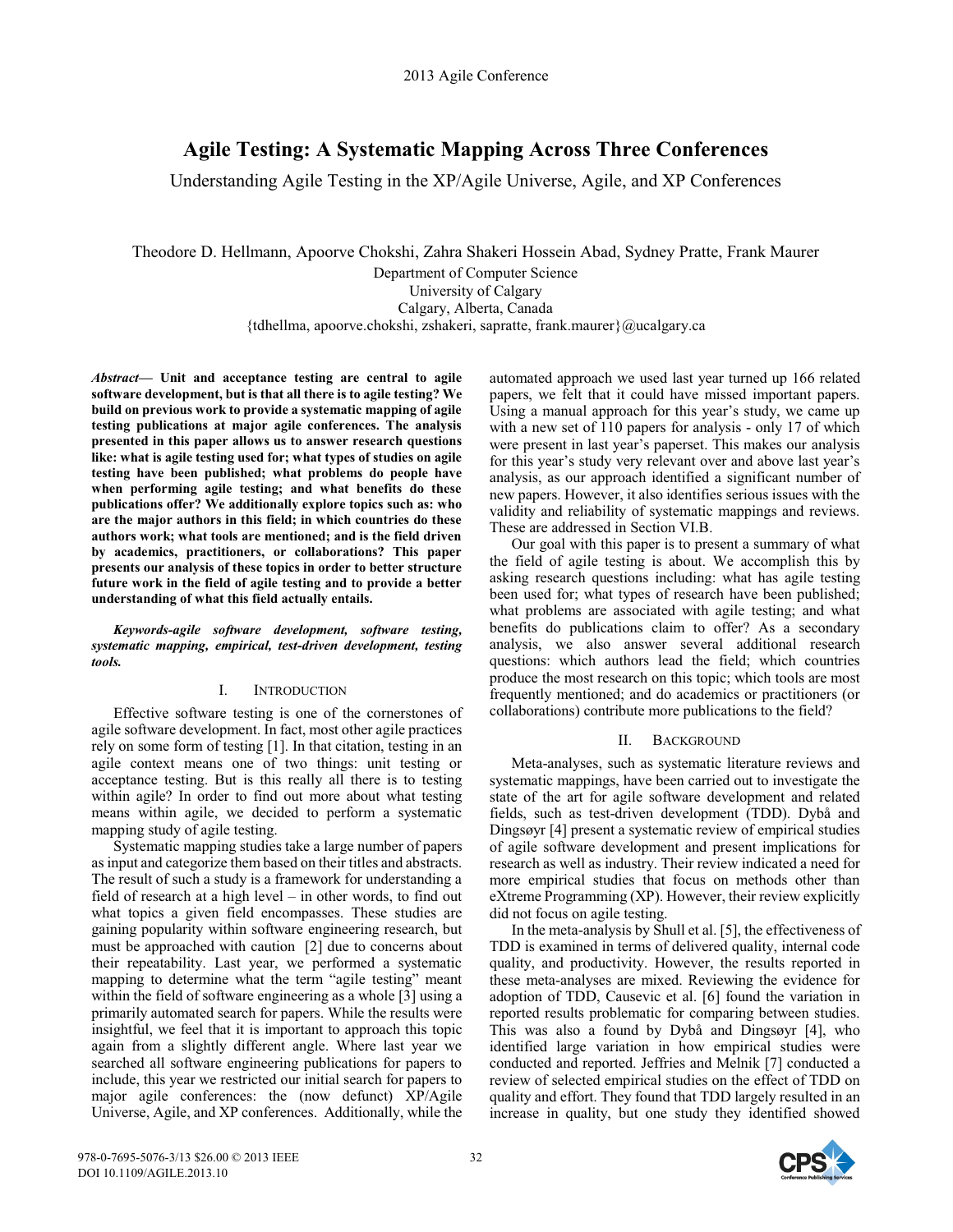instead that TDD resulted in a strong negative impact on quality. Additionally, while they showed that TDD could reduce the amount of effort required by up to 27%, most studies found an increase in effort of up to 100%.

A major consideration with meta-analyses, such as the ones referenced above, are issues of repeatability. Kitchenham et al. [8] carried out a case study to investigate the extent to which systematic literature reviews are repeatable. They found that the experience level of researchers impacted whether comparable sets of studies are selected for review, which subsequently impacted conclusions drawn by the researchers. For these reasons, it becomes imperative that methods used in systematic literature reviews and systematic mapping studies are clearly and transparently presented [8].

Following the advice by Kitchenham et al. [8], we followed the methods by Petersen et al. [9] and Dybå and Dingsøyr [4] in order to maintain transparency in our methods. However, we modified these approaches to use a manual search for papers. This allowed us to use a much more detailed search strategy than the one employed in last year's study.

## III. METHODOLOGY

This study extends and builds upon previous work [3] which was in turn based on the guidelines provided by Petersen et al. [9]. This section provides details on how we conducted each step of the present systematic mapping. At least two of the authors participated in each step of the analysis of publications in order to allow us to immediately resolve disagreements as to how publications should be keyworded through discussion.

## *A. Define Research Questions*

Specific research questions are important for constraining the scope of a systematic mapping study. For this study, we wished to investigate what agile testing means with respect to research papers published at major agile software development conferences. We defined four primary research questions to guide this investigation:



**Figure 1:** Breakdown of initial paperset by conference. **Figure 2:** Initial and final paperset by conference.

*PRQ1. What has agile testing been used for?* 

- *PRQ2. What types of papers on agile testing have been published?*
- *PRQ3. What problems with agile testing do publications mention?*
- *PRQ4. What benefits do publications propose their research will produce?*

We also chose to investigate several secondary research questions. These questions are no less important than our primary research questions, but the analysis required to answer them is more cursory. These questions are:

*SRQ1. Which authors lead the field of agile testing? SRQ2. In which countries do the leading authors work? SRQ3. What tools have been used for agile testing? SRQ4. Is the field led by practitioners, academics, or collaborations?* 

## *B. Conduct Search*

After defining these research questions, the next step in our research was to conduct a search for publications relevant to our research questions. In last year's study, we chose to do this automatically by performing an automated search of the major paper repositories IEEE Xplore and SciVerse Scopus. However, this search did not turn up as many papers from leading conferences on agile development methodologies as could have been expected. Based on this, we decided to conduct the search for this study by manually searching through the XP/Agile Universe, Agile, and XP conference proceedings to identify papers on the topic of software testing.

The total number of papers in these conferences between the years 2002 and 2012 was 993 – almost exactly 100 papers more than the 894 initially discovered for last year's set. The breakdown of these papers by conference can be seen in Figure 1.

#### *C. Screening Papers*

After collecting this initial set of 993 papers, the next step was to screen out those publications not relevant to our research questions. This was done in two passes. During the first pass, papers were eliminated on the basis of their titles.

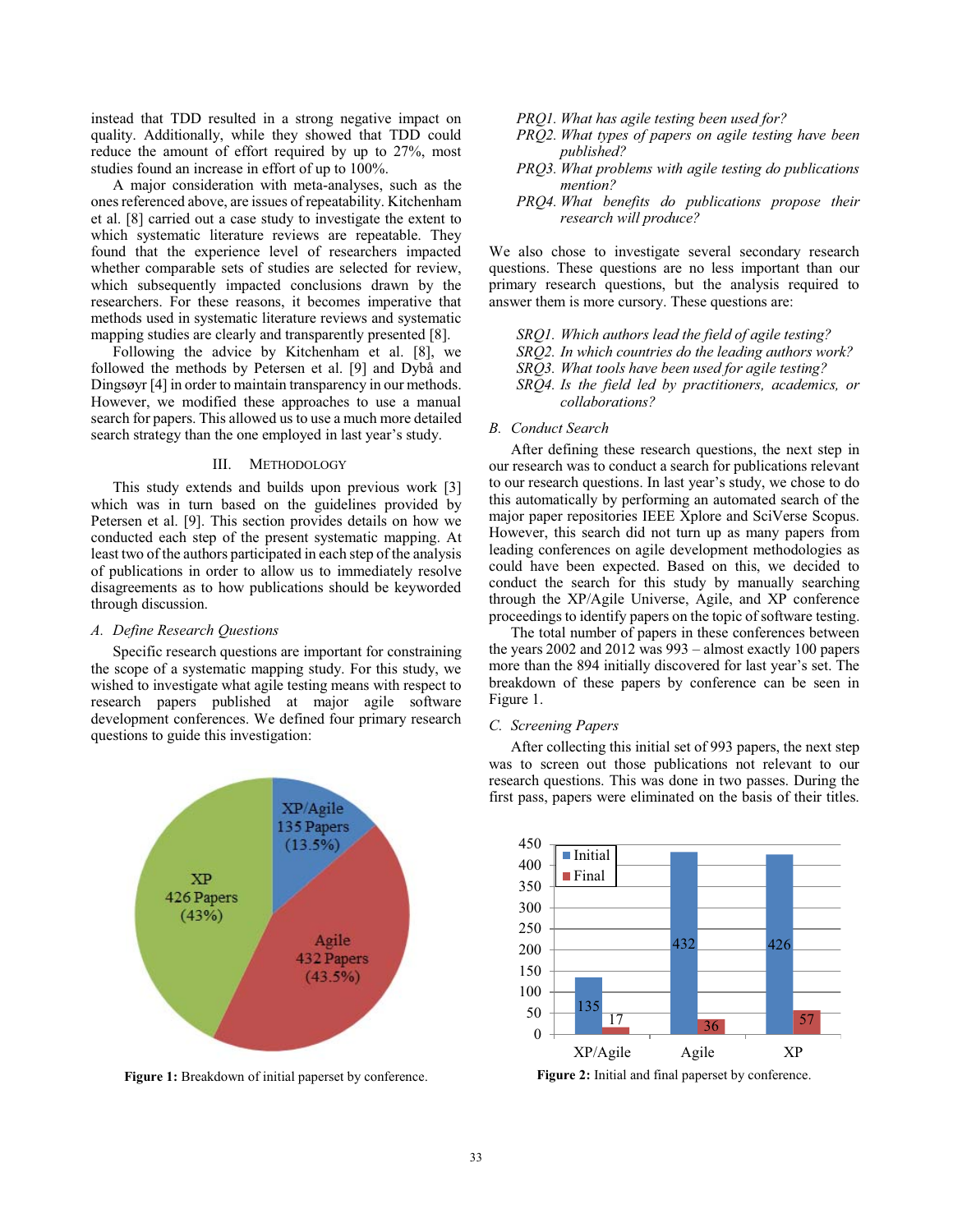For inclusion, papers titles needed to make reference to testing or to an implicitly testing-centric process (like continuous integration). Papers could also be excluded if they did not relate to testing within the context of software development. After this step, our paperset included 139 papers. For the second step, papers were eliminated on the basis of their type. Where it was unclear whether a paper should be included, the abstract was also consulted. Because we wished to focus on research, we excluded workshop proposals, tutorials, demos, and other non-research papers. During this pass, a further 29 papers were eliminated to leave us with our final set of 110 (compare to the 166 from last year; only 17 papers are duplicated between these sets). The breakdown of these final papers by conference can be seen in Figure 2.

## *D. Keywording Using Abstracts*

After we finished screening papers by title, we keyworded each paper based on its title and abstract in order to develop a framework for understanding the field of agile testing. This keywording was done using both open and closed coding – as in grounded theory [10]. In open coding, the keywords used to describe a paper are drawn out of the source material itself. This approach was used for PRQs 1, 3, and 4. In closed coding, the list of keywords is pre-defined and keywords are simply picked from the list (see Section IV.B) to apply to papers. This approach was used for PRQ2. These keywords were then used as the basis for the rest of our analysis.

## *E. Data Extraction and Mapping*

We used EndNote (www.endnote.com) to manage citations and keep track of the keywords applied to our paperset. EndNote makes grouping of keywords easier, but is not ideal for analysis. The analysis and visualization preparation was done in Excel(office.microsoft.com/excel).





#### IV. PRIMARY RESULTS

#### *A. What has agile testing been used for?*

During the course of keywording our paperset, we identified 51 different keywords relating to the uses to which testing was put. Due to space limitations, we limit the present discussion to the top 10 most frequently-occurring keywords. The frequency of these keywords across the three conferences can be seen in Figure 2.

 Unsurprisingly, nearly half (52) of our 110 papers discussed test-driven development. Over a third discussed automated testing or acceptance testing (32 and 31, respectively). These topics are incredibly important to agile testing to the point where, when speaking of tests in an agile context, it's often unnecessary to specify that the tests are automated (outside the special case of GUI testing). Surprisingly, however, only 16 papers specifically mentioned unit testing. This may be because, as with automated testing, tests are assumed to be at the unit level unless otherwise



**Figure 4:** Breakdown of uses of testing by year.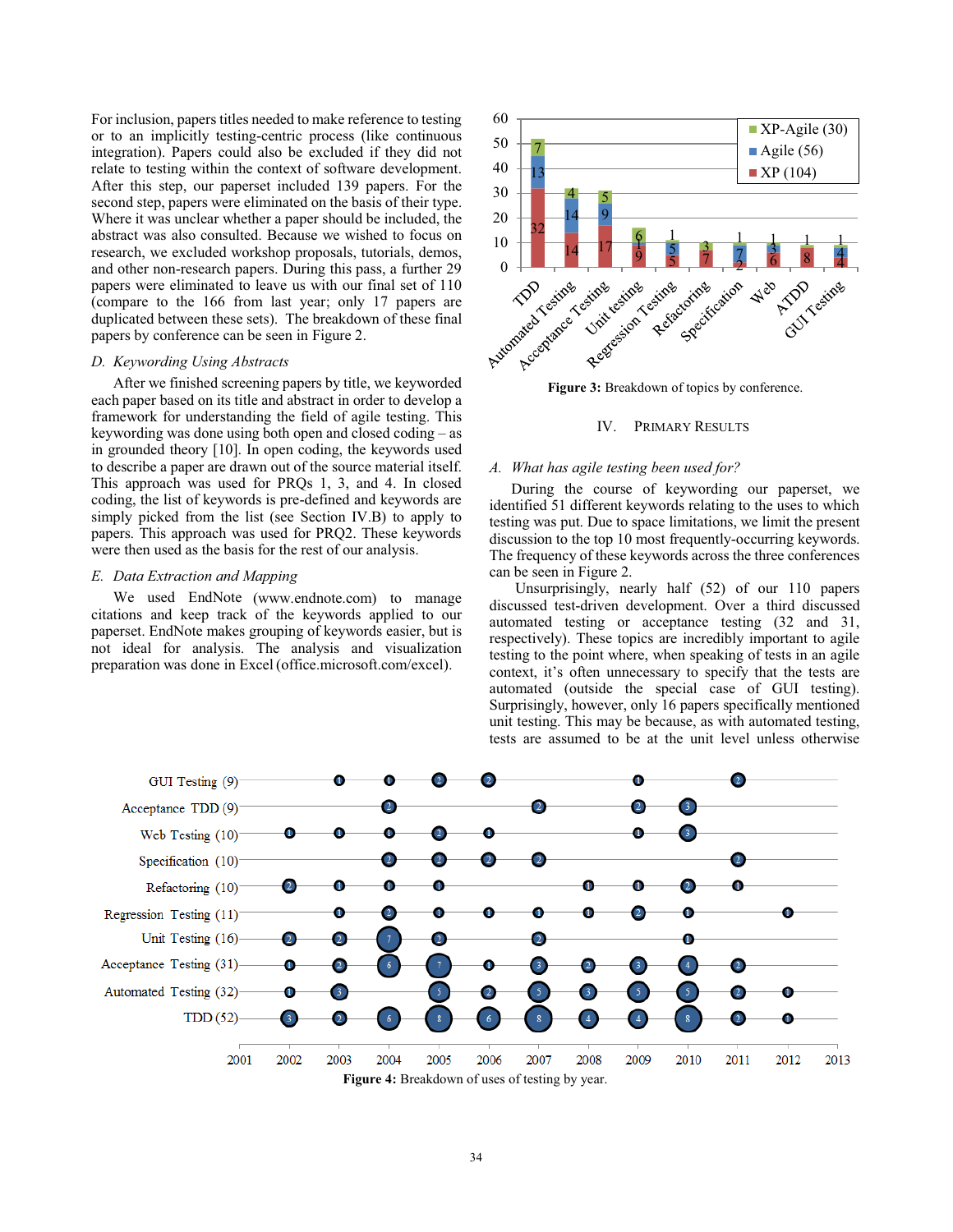specified. Similarly, regression testing was mentioned only 11 times, yet this is the use to which tests are normally put in an agile context. Using tests for refactoring specifically, using tests to specify features for future development, and writing tests for web systems tied with 10 occurrences each, while acceptance test driven development (ATDD) and GUI testing close out the top 10 with 9 occurrences each. Keywords from these top 10 occurred 190 times, while all other keywords for PRQ1 only occurred 92 times together.

A breakdown of these results by conference can be seen in Figure 3, while a breakdown of these topics by year can be seen in Figure 4. Figure 3 shows us how focus on topics varies between conferences. For example, papers from XP are more likely to focus on the topic of TDD, while papers on ATDD and use of tests for refactoring have not been presented at Agile. Figure 4, on the other hand, shows us that interest in all topics has dropped sharply after 2010. Interest in unit testing spiked in 2004, but has been almost completely absent since that time. Similarly, while interest in acceptance testing was high in 2004 and 2005, it has been far less prominent recently. Interest in GUI testing has been consistently low – only three publications in the past six years – despite GUI testing remaining a difficult, expensive process.

There are some similarities between the results from the previous and current study. In that study, the top 10 terms (in order of decreasing frequency) were: TDD, specification, unit testing, acceptance testing, web testing, formal specification, continuous integration, functional testing, ATDD, and a threeway tie for 10<sup>th</sup> between database, GUI, and performance testing. Since 7 of these topics are also highly important in this study, this reinforces the validity of the results in both papers. However, the remaining results do not appear in the top 10 for this paper, which shows that there is some variability between the papers published to these agile conferences and the field as a whole.

# *B. What types of papers on agile testing have been published?*

In [11], five basic types of paper are identified that we reuse for the present study:

> proof of concept (if any) is offered Opinion (5) Philosophical (8) Evaluation (11) Validation (16) Solution (36) Experience (38) 2001 2002 2003 2004 2005 2006 2007 2008 2009 2010 2011 2012 2013 Figure 6: Beakdown of research type by year.





- - Validation – further investigates a solution, but is not evaluated in practice or rigorously
- - Philosophical – provides a new framework for understanding a field
- - Opinion – presents the author's personal opinions without much evidence to back up claims
- - Experience – describes the author's experience on a project in industry
- - Evaluation – investigation of a problem in practice with a large, rigorous study

We applied these paper types as keywords to each publication in our paperset in order to find out what kinds of research were used most frequently in this field. The results are broken down by conference in Figure 5 and by year in Figure 6.

From Figure 5, we can see that almost all publications accepted to XP fall into the Solution category; almost all papers at Agile fall into the Experience category. XP/Agile Universe was an even mix of those two types. Given the distinct separation between the types of papers Agile and XP attract, it would be in the interest of the field of agile testing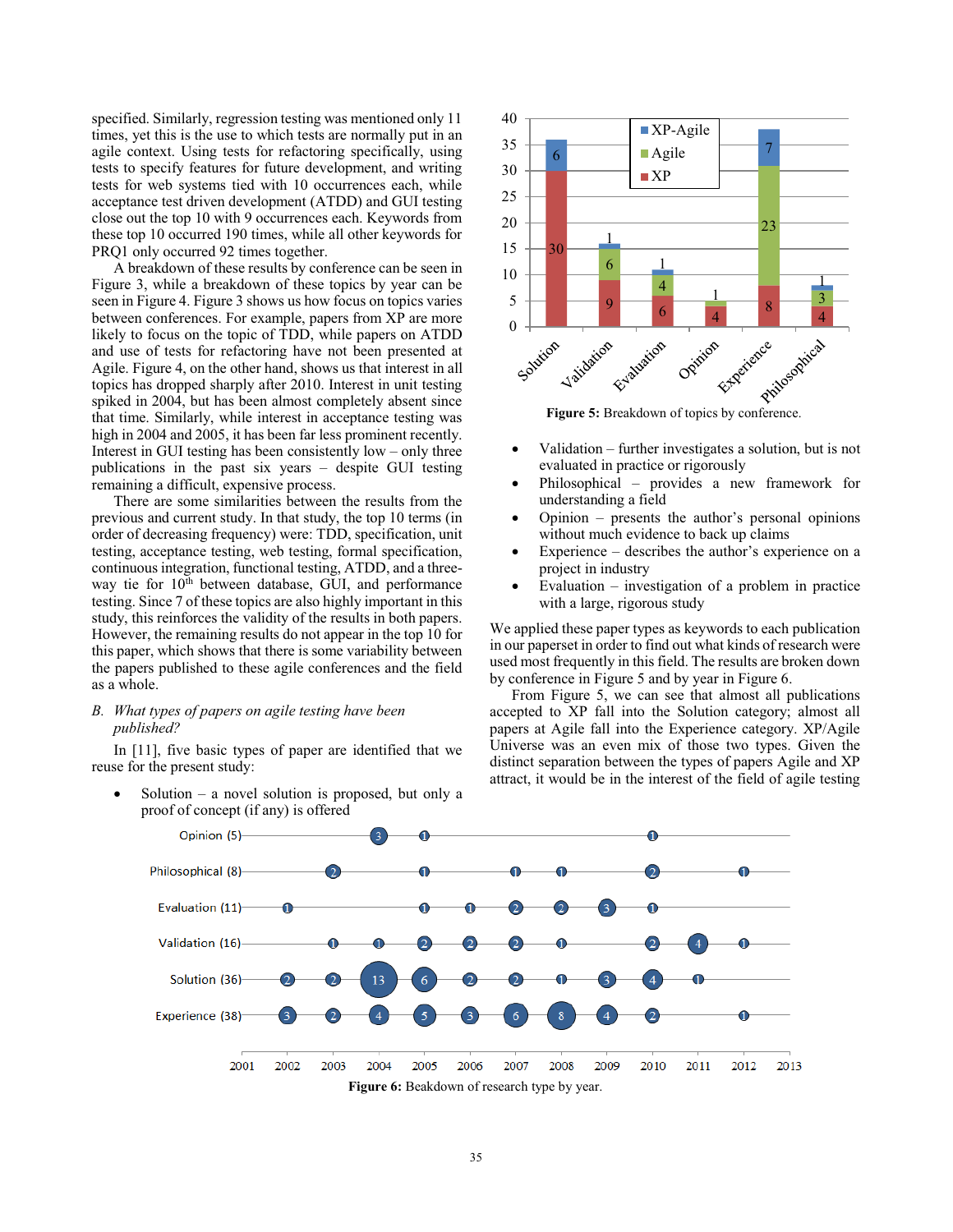as a whole to foster more crossover between these two conferences, as used to be the case with XP/Agile Universe.

Figure 6, on the other hand, shows that, while Experience reports have traditionally been common in research publications in the past, they have not been popular in recent years. This could be a result of the Agile conference's recent introduction of different presentation formats – not all of which require a paper submission – resulting in fewer of these publications. Additionally, the number of Solution papers spiked in 2004 and 2005, but declined markedly recently. Similarly, the number of Evaluation papers is quite low, and none were in our paperset from 2011 onwards. This is worrying on two fronts, given that Solution papers pave the way for further exploration of new topics and Evaluation papers provide proper evidence for the effectiveness of a given technique. As these papers indicate both new and proven testing techniques, it's important to the future of the field of agile testing to encourage more of these publications.

When comparing these results against the results from last year, we can again see some distinct differences between these conferences and the field as a whole. The biggest difference is that there were far more Evaluation papers in last year's paperset – 46, making it the most frequent papertype. Experience and Solution papers, on the other hand, occurred at a comparable frequency in both conferences. This is disturbing as it shows that, within these conferences, there is a lack of Evaluation papers. Since Evaluation papers present rigorously-evaluated results, we should, in the future, find ways of encouraging this kind of publication at the Agile and XP conferences.

## *C. What problems with agile testing do publications mention?*

It's natural to assume that every publication will address a specific problem; however, this is not always the case. In the 110 publications we considered in this study, only 45 problems with testing were identified – even given that it was possible for a single paper to list more than one problem. In the future, it is extremely important that publications identify



Figure 7: Breakdown of problems encountered with testing by conference.

the problem they are addressing in their abstracts or titles in order to make it easier for both researchers and practitioners to understand if a given paper is relevant. Because of the relatively low number of keywords for this research question, we address it only by conference, not by year.

All of the keywords identified for this question are shown broken down by conference in Figure 7. From this figure, we can see that the most commonly-discussed problems at Agile are how to adopt agile testing followed by the difficulty of understanding tests. At XP, however, the main issues are repeatability of tests (as in, if I run the same test multiple times, the same result should occur every time) and test maintenance. Again, this seems to indicate that more crosspollination between these two conferences should occur.

# *D. What benefits do publications propose their research will produce?*

The same issue as in the previous section was discovered in this section: the titles and abstracts of publications often did not list the benefits of their work. Out of the 110 papers included in our set, only 28 benefits were listed. The 7 keywords relating to benefits are broken down by conference in Figure 8. Even given the low number of keywords listed, we can infer some differences between the various conferences. For example, the initial XP/Agile conference focused mostly on productivity increases from testing and TDD. XP, on the other hand, focuses on topics like defect localization, test clarity, and the catch-all of quality. Agile also focused on quality to the exclusion of all else. This is disturbing because saying that a given technique or tool increases quality is very ambiguous. These publications could be discussing many different aspects of quality, but this will not be obvious from their abstracts.

This lack of discussion of what benefits are being offered by different research is especially confusing from the point of view of someone with a problem searching for a solution in research publications. Given that someone wanted to know,



Figure 8: Breakdown of benefits offered by publications by conference.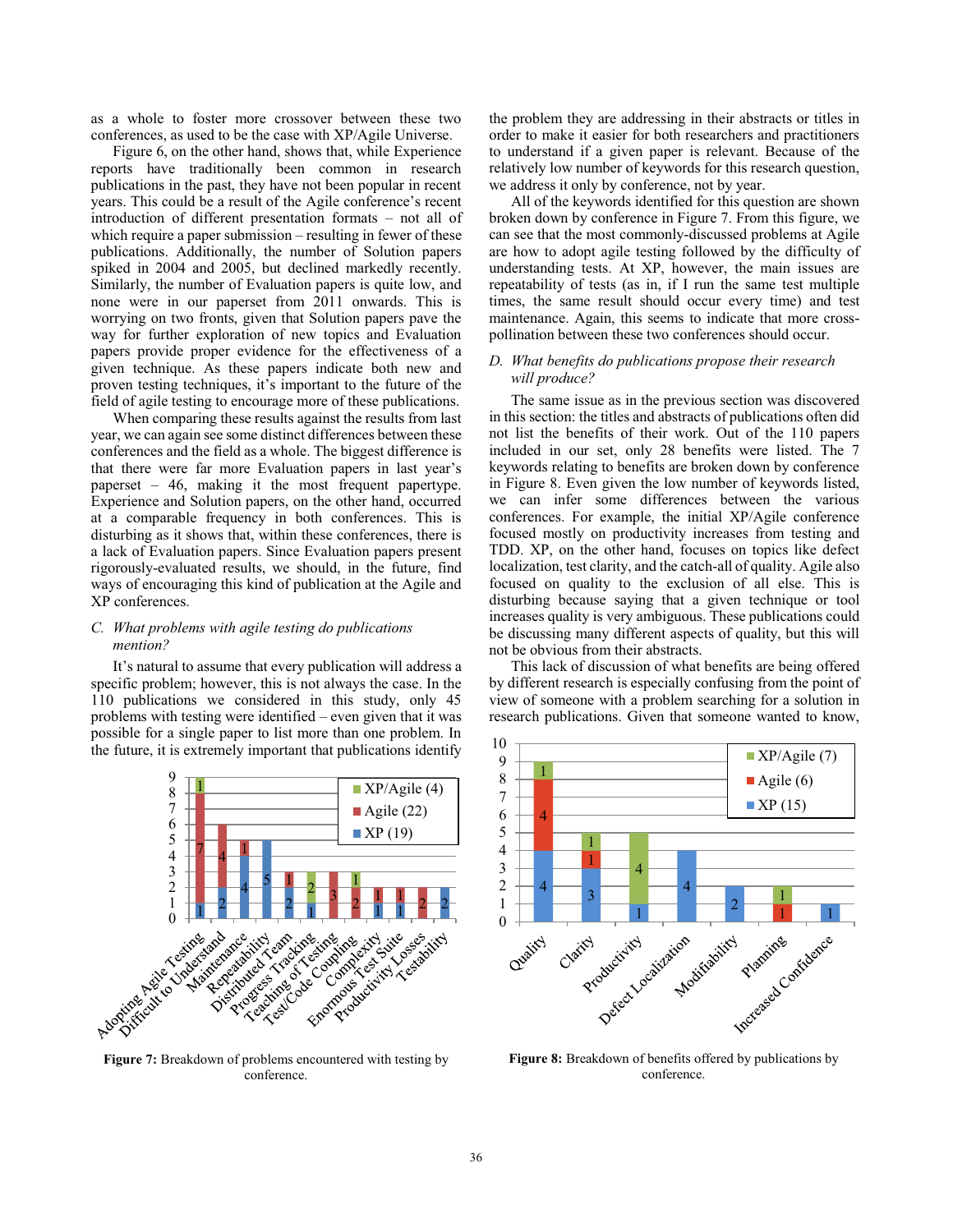for example, how testing can be used to help with project planning in an agile context, a search through the proceedings of these conferences would turn up a paltry two results. This is extremely concerning given that these papers were written in order to share ideas on how to solve problems. To address this, future publications should be extremely clear on what they can offer to people who would invest the time in reading them.

# V. SECONDARY RESEARCH QUESTIONS

Given the issues mentioned above with titles and abstracts not adequately describing research, we also felt it would be strongly beneficial to provide an overview of topics that may help people new to the field to get oriented more quickly: who are the leading authors; which countries produce the most research; which tools come up most frequently; and is the research coming from industry or academia? This section investigates each of these topics in turn and, where possible, compares them against last year's study.

## *A. Which authors lead the field of agile testing?*

In order to make it easier to find information on the topic of agile testing, we compiled a list of the authors who published most frequently in our paperset. The hope is that, for example, a new student trying to get oriented to this field would have a list of authors to contact for guidance.

Figure 9 presents an overview of the number of authors with a given number of publications (note: there are no authors in this set with 6-15 publications). In our analysis, we found that 199 distinct authors contributed publications to these conferences between 1 and 16 times. However, the vast majority of authors (172) were involved in precisely one paper. This is specifically worrying given that most papers in our set were either Solution or Experience. What this means is that, statistically, authors present either a novel (but not well-evaluated) idea or a summary of an experience in industry, but never return to publish more rigorous results. This is disturbing because it implies that there are a large number of techniques in the literature that have never been rigorously evaluated. (or, if they have been evaluated, have not been reported to the community).



Table 1 shows the top 9 authors in the paperset, as well as any of the top 10 uses for agile testing (from PRQ1) associated with any of their publications. It is provided in the hope that it will help newcomers to this field get in touch with the leading authors in this field. Of the 9 authors mentioned this year, 4 (out of a possible 6) were also included in last year's paper. However, the remaining two were not identified in the present study – their publications were submitted to different conferences entirely. While it's an encouraging sign that we identified so many of the most important authors, it's somewhat discouraging that some of the leaders in the field do not choose to publish at Agile or XP.

### *B. In which countries do the leading authors work?*

In addition to each author's name, we also kept track of each author's location at time of publication. This is based on the institution with which the author was associated at time of publication. In future work, it might be worthwhile to track the authors' affiliation at the time the study was conducted; however, this has not been done for the current paperset. A country was counted once per author of a paper for each paper in the set.

The authors included in our paperset published from 30 different nations; however, the top 10 countries published the vast majority of the papers, and, of these, two stand out extremely strongly: Canada and the United States. Figure 10 gives more details on where authors have published from over time. Out of 263 author instances, 83 came from Canada and 55 came from the United States. For comparison, all other non-top-10 countries combined came to 50 instances. Clearly, more needs to be done to encourage agile testers from other

| <b>Author</b> | <b>Publications</b> | <b>Keywords</b>                                                                                                                     |
|---------------|---------------------|-------------------------------------------------------------------------------------------------------------------------------------|
| F. Maurer     | 16                  | TDD, Automated Testing, Acceptance Testing, ATDD, Specification, Refactoring, GUI<br>Testing, Automated Testing, Regression Testing |
| M. Smith      |                     | TDD, Automated Testing, Refactoring, Web Testing,                                                                                   |
| G. Melnik     |                     | TDD, Acceptance Testing, ATDD, Automated Testing, Specification,                                                                    |
| J. Miller     |                     | TDD, Automated Testing, Refactoring, Web Testing,                                                                                   |
| A. Geras      |                     | TDD, Acceptance Testing, Automated Testing, Web Testing,                                                                            |
| S. Park       | 4                   | TDD, Acceptance Testing, ATDD, Regression Testing, Automated Testing                                                                |
| J. Andrea     | 4                   | Acceptance Testing, Web Testing, Regression Testing, Automated Testing, Refactoring                                                 |
| Y. Ghanam     |                     | TDD, Refactoring, Acceptance Testing, Specification, ATDD, Regression Testing,                                                      |
| R. Mugridge   |                     | TDD, Automated Testing, Acceptance Testing, Web Testing                                                                             |

## **Table 1:** Top Authors in Agile Testing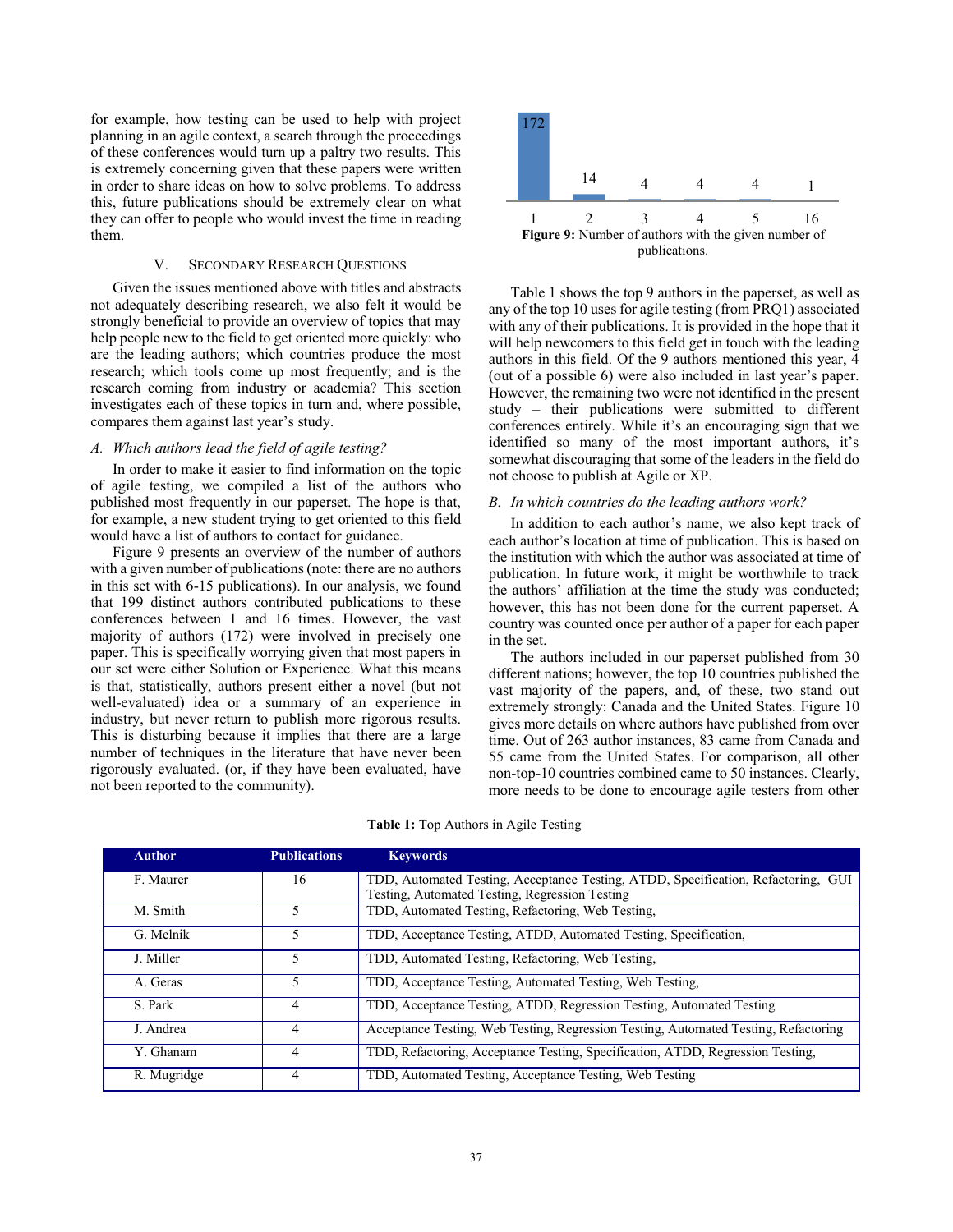

**Figure 10:** Location of authors in our paperset at time of publication.

countries to contribute to the Agile and XP conferences in order to keep the topic from being entirely dominated by voices from Canada and the United States.

For the field of agile testing as a whole, though, it's worth noting that regional conferences (for example Agile Brazil) are becoming more prominent. It's possible that much of the work that would traditionally have been submitted to Agile or XP is being directed towards these conferences instead. A useful extension of this paper would be to extend the paperset to include those conferences and workshops; however, this is left as future work.

It's interesting to note that, while the United States was pretty dominant in previous years, its influence over the field of agile testing has decreased somewhat since 2009. In 2010, this may have contributed to a general increase in the presence of other countries, but, since then, it may just be contributing to the general decrease in the number of publications in this field. The United States isn't unique in this regard; other countries, such as the United Kingdom, were major contributors in years past, but have had little or no presence in this field in recent years.

## *C. What tools have been used for agile testing?*

Not every paper mentions a tool, but we did keep track of the tools that authors have made use of or have created where these tools were mentioned in the titles and abstracts of papers. Overall, tools were mentioned 47 times over 28 unique tools. Figure 11 shows a tag cloud wherein the color and size of tool names indicate how often those tools occurred in our paperset.

Out of these, Fit and jUnit were mentioned most frequently. This fits with the rest of the study given that acceptance testing, unit testing, TDD, ATDD, and automated testing are all keywords identified during PRQ1 and that these tools can be used in support of that style of testing. Web testing tools like Selenium were also fairly common. Again, this makes sense given that web and GUI testing were identified as keywords in PRQ1. When compared against the tools from last year's study, however, it's apparent that the tools from this study were less diverse. Last year's set included tools for advanced testing techniques – such as mutation testing – that are completely absent from this year's study. It seems as though it might be prudent to encourage some exploratory use of these kind of tools within the agile community as a first step towards broadening the types of testing that are discussed at the Agile and XP conferences.

## *D. Is the field led by practitioners, academics, or collaborations?*

As with last year's study, we also sought to find out whether this year's publications were coming from academic groups, industry groups, or collaborations. In order to do this, we coded the author institutions of papers as one of: industry, academic, or both. This was done based on author affiliations at time of publication. The "both" keyword was used for papers with at least one author from each type of institution. We feel that this is an important distinction as collaborations have the potential to combine the rigor of academic evaluations with the practicality of industry concerns. The distribution of papers across these three keywords can be seen in Figure 12.

Figure 12 provides an interesting look at the composition of each conference. It seems that the original XP/Agile Universe conference was slanted towards industry authors, the XP conference is slanted towards academic authors, and the Agile conference has a roughly even mix of both groups. XP seems to have the strongest showing for collaborations between academics and practitioners even though it is somewhat weak in industry authors. While the Agile conference is strong in both academic and industry contributions, it should strive in the future to find ways of encouraging collaborative submissions.

Compared to the findings of last year's study, however, the Agile and XP/Agile Universe publications are quite diverse. The distribution for the field of agile testing as sampled last year is closer to the distribution for XP: heavily slanted towards academic publications. While the Agile conference should strive to encourage collaborations, XP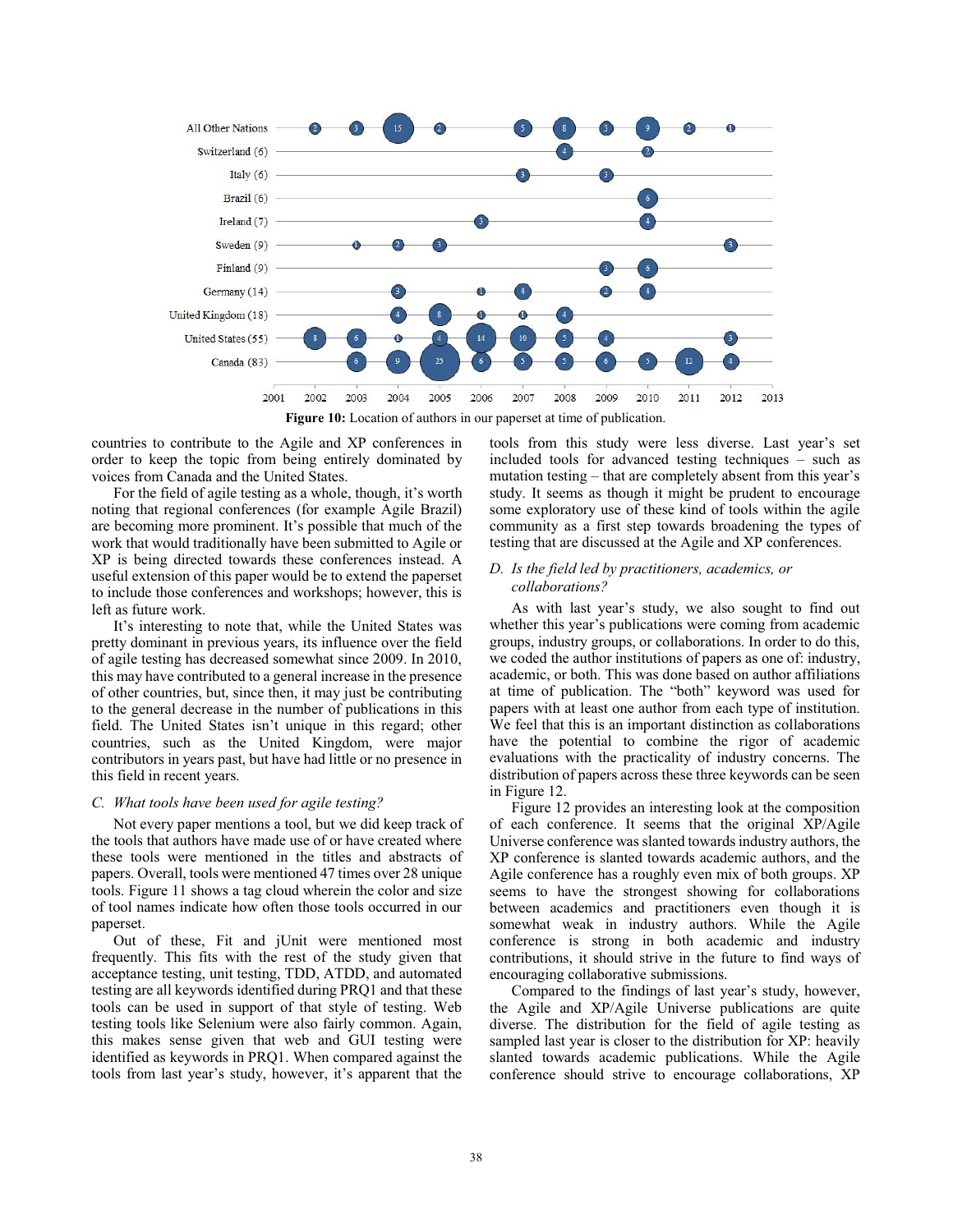needs to find ways of encouraging more industry authors and collaborations to investigate the topic of agile testing.

## VI. LIMITATIONS

In the process of performing this systematic mapping, we encountered a variety of issues that are worth mentioning. Some are important given that this is a follow-up study; some are important given that they impact not only this study, but can apply to systematic mappings and systematic literature reviews generally.

# *A. Issues with This Study*

Out of 9 authors, only 2 participated in both studies (Hellmann and Maurer). This means that the way keywords were applied to papers might not have been consistent across years. In order to minimize this risk, one of the authors (Hellmann) collaborated on each step of the analysis with at least one other author. This was done in order to increase the consistency of our results across years. However, this solution, in turn, could also have biased the analysis towards his opinions. A different way of approaching this problem would have been to measure inter-rater reliability using a statistical method such as kappa statistics. This could be measured by, for example, a pilot evaluation in which authors from the current year's study re-keyword papers from the previous year. This method would have the advantage of allowing us to specify a confidence value for the level of agreement that could be expected of different researchers in different studies. This method would be promising for future work, but was not used in this study.

Second, there is a risk that, by restricting our sources to three specific, hand-picked conferences, we are unreasonably biasing our results towards the idiosyncrasies of those conferences. We attempt to minimize this limitation by comparing our results to the results from last year's study where possible. This also allows us to compare the general set of papers from last year with the restricted set of papers from this year – especially given that the overlap between the two sets was so small.

## *B. Issues with Systematic Mappings Generally*

The fact that the overlap between this year's and last year's papersets is small is another limitation of this study. However,



given that most systematic studies collect their initial papersets by querying online databases, this is by no means a limitation specific to this study. There seem to be two fundamental issues with systematic studies: keywording papers reliably given that different people will view papers in different ways (or even that different authors will use different terms or use terms in different ways); and finding a consistent initial paper set. If we search for papers manually, as in this study, the validity of our initial paperset suffers; however, if we search for papers using an automated system, we run a strong risk of missing relevant papers (as the difference between this year's study and last year's study strongly shows). Additionally, when performing a manual search on specific conferences, there is an additional problem: how do researchers know which proceedings to search? This is a serious issue given that automated searches seem to be prone to missing relevant work.

Even ignoring the issues in the previous paragraph, a systematic mapping study is still less reliable than a systematic review. Our results could be different if we were considering the full text of each paper rather than the abstracts and titles alone. However, from the perspective of a person new to the field, a systematic mapping is still a realistic approach given that people will make the decision to read a paper or not based on its title and abstract.

Unfortunately, it's again worth noting that abstracts of papers frequently did not include information crucial to understanding what the work was about. As was made clear in PRQ3 and PRQ4, basic information about the problem a publication addresses and the benefits it offers is frequently missing. This makes it difficult to perform systematic mapping studies in general.

## VII. FUTURE WORK

Again, an obvious direction for future work would be to extend this paper into a full systematic review. This would enable us to look into each source in more depth to make sure



Figure 12: Distribution of papers between industry, academic, **Figure 11:** Tools used for agile testing. **and collaborative sources**.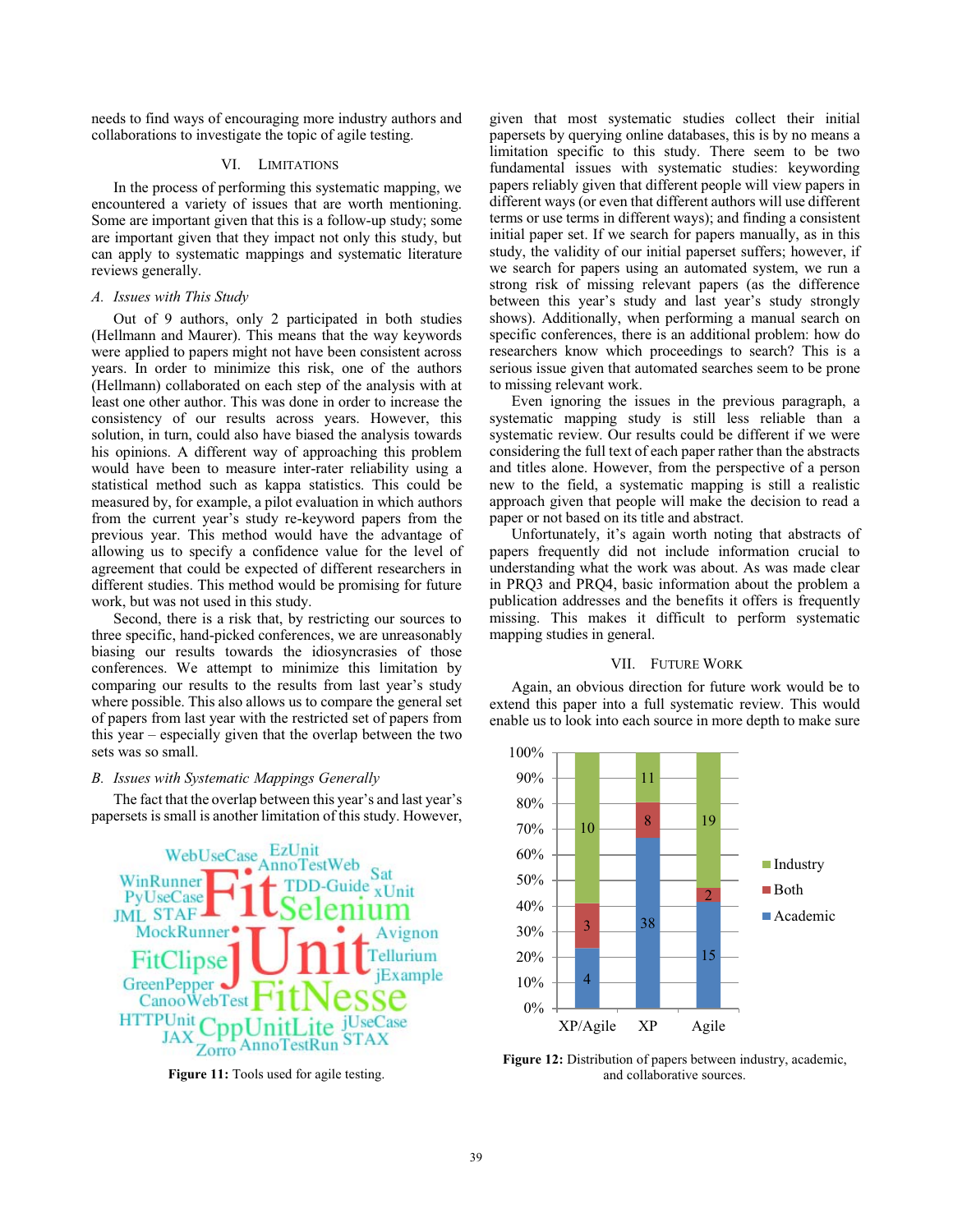that we have gathered all appropriate keywords for each paper. However, the obvious problem with this is that we will still be selecting papers for the review based on their title and abstract and would still run into issues with the initial paperset we select.

One way of getting around the paper selection issue would be to follow the same approach used for this study in reverse: manually sort through the proceedings of leading testing conferences in search of papers relating to agile. This would allow us to extend the set of papers we consider while still constraining the set of papers we need to manually read through such that the study would be feasible. This would allow us to approach this topic again from a new angle while still gathering results in such a way that we would be able to compare that study to the results of this study and of last year's study.

Again, as we mentioned last year, it would be interesting to perform a survey of existing testing tools in order to better understand what options are available to developers. This could be done both through both search engines and through searching open-source repositories (like CodePlex and SourceForge). Given the limitations we mentioned above, this has the potential to miss relevant tools, but it would still be useful for understanding what sort of tools exist that might be able to address some of the issues identified through this study.

Finally, it would be worthwhile to look into the top authors in greater depth – to provide details about the kind of work they are involved in outside of a strictly agile testing context, for example. This would allow us to get a clearer picture of how their work in agile testing fits into the greater context of their research as a whole. However, this is left for future work.

#### VIII. CONCLUSION

In this paper we present the findings of a systematic mapping of the field of agile testing wherein we manually searched the proceedings of the XP, Agile, and XP/Agile Universe conferences for relevant papers. This allowed us to address a variety of research questions and provide insight into the distribution of topics, authors, etc. within this field. We were also able, in many cases, to compare this data with the data collected in the previous iteration of this study, providing insight into the reliability of both studies and, to an extent, allowing us to compare the results of a mapping study constrained to just a few conferences to the results of a mapping study which searched through millions of papers.

*What has agile testing been used for?* We found an emphasis on types of testing that are already closely associated with agile, including acceptance testing, automated testing, TDD, and ATDD. However, we also found that few publications address difficult questions in the field of testing that are important in agile contexts, such as how to perform GUI testing.

*What types of papers on agile testing have been published?* Contrary to last year's study, we found that this year's paperset tended to focus on Solution and Experience papers. These papers tend to introduce new ideas, but the paper types that would indicate in-depth, follow-up work (like Evaluation papers) are much lower in this paperset than in last year's. In a way this is troubling. While the conferences considered in this study appear to be good at fostering new ideas, more effort should be placed on encouraging the publication of follow-up studies.

*What problems with agile testing do publications mention?* The analysis of this question showed a marked difference between the conferences considered in this study. While the Agile conference focuses on issues like adopting and teaching agile testing, XP focuses on more researchoriented topics such as the repeatability and maintainability of tests.

*What benefits do publications propose their research will produce?* As with the previous question, this analysis showed an interesting distinction between the two ongoing major agile conferences: Agile papers focused almost exclusively on "quality" but did not provide much additional detail while XP focused on quality, clarity, and defect localization. However the main finding for this question remains that the abstracts for these papers were not created in such a way that they can be properly analyzed using a systematic mapping study.

*Which authors lead the field of agile testing?* We enumerate the top 9 authors for the field of agile testing along with a list of topics within agile testing on which they have published. Out of the 6 top authors mentioned last year, 4 appear in this list as well. This section may be of particular interest to those just getting started in the field of agile testing.

*In which countries do the leading authors work?* In an attempt to understand where, globally, publications were being produced, we also looked into the country of affiliation of authors. Despite the fact that XP is usually located in Europe and could be expected to attract more European authors, our paperset was dominated by Canada and the United States.

*What tools have been used for agile testing?* We found that a variety of tools were mentioned across papers with tools that can be used for automated testing, acceptance testing, unit testing, TDD, and ATDD in the lead. Unlike last year, no tools for advanced testing concepts, like mutation testing, were found.

*Is the field led by practitioners, academics, or collaborations?* Overall, we found a good mix of academic and industry authors, though collaboration between the two groups could stand to be increased. We were also able to analyze the conferences individually to find that XP has a stronger academic showing while Agile has a good mix of industry and academic authors but far fewer collaborations. This knowledge could help authors decide which of the two major agile conferences to submit their work to.

Overall, this paper provides a detailed overview of the field of agile testing with respect to the XP/Agile Universe, Agile, and XP conferences. For newcomers, this study serves as an introduction to the field of agile testing. For authors who have already published work on agile testing, this paper serves as a guide towards what could be done to improve the field as a whole. Finally, and perhaps most importantly, this paper provides details on the process of performing this sort of systematic mapping study that will be useful for making sure that future studies are more comprehensive.